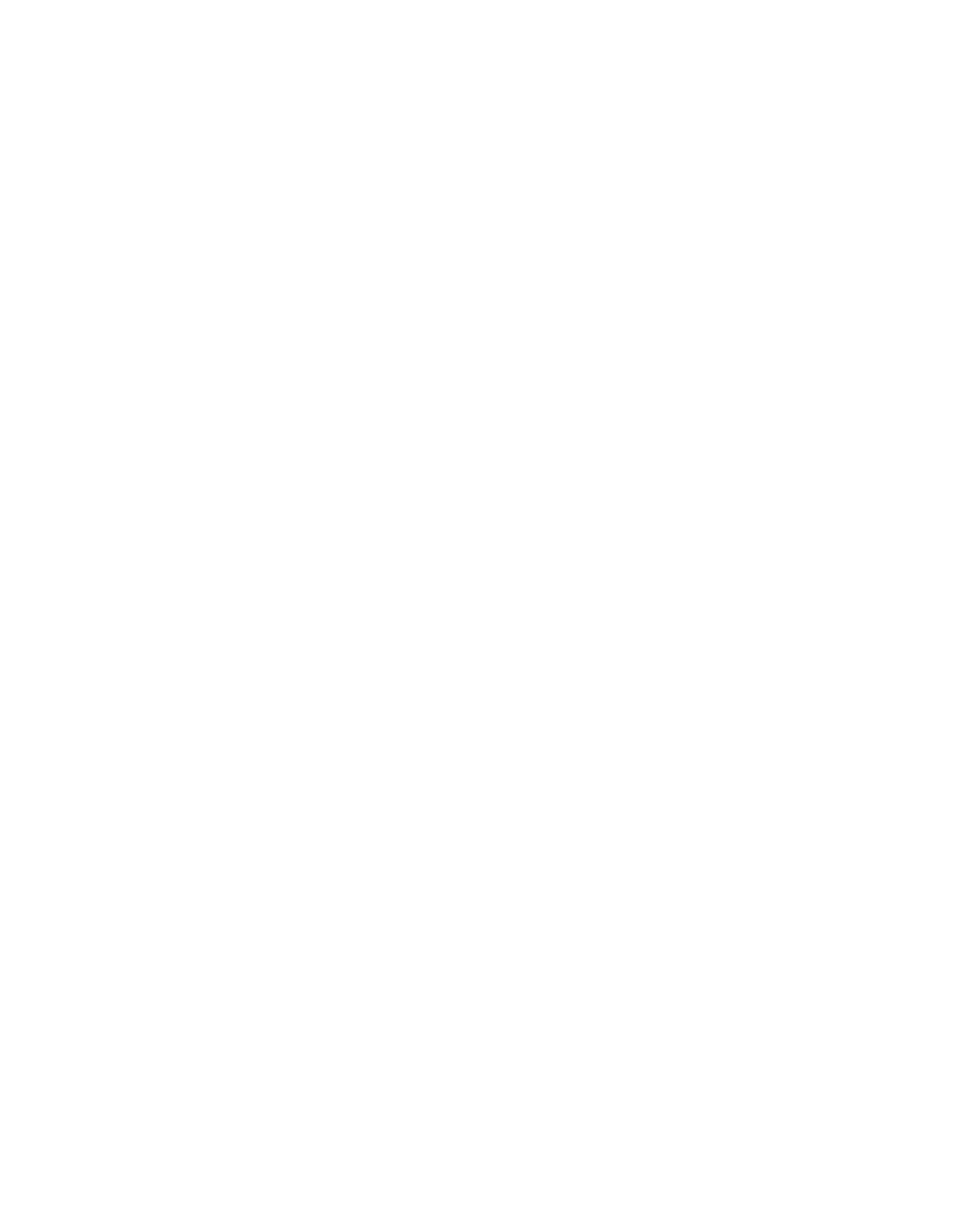#### **1U01AI148119-01 Meyer, A**

**RESUME AND SUMMARY OF DISCUSSION**: This outstanding application entitled "Mapping the effector response space of antibody combinations" was submitted in response to RFA-AI-18-042, Fc-Dependent Mechanisms of Antibody-Mediated Killing (U01 Clinical Trial Not Allowed), by The Regents of the University of California, Los Angeles with Dr. Aaron Meyer as the contact Program Director/Principal Investigator (PD/PI). Dr. Falk Nimmerjahn is the other PD/PI (MPI) in this multiple PD/PI application. The proposed project will investigate the hypothesis that IgGs of identical antigen binding, but different isotype or glycosylation status, can show synergistic effector-elicited cell killing and that a multi-IgG Fc binding model can effectively identify these combinations. Three specific aims are proposed to test the overreaching hypothesis. Aim 1 will validate a multivalent binding model's ability to predict FcγR binding to mixed IgG composition immune complexes. Aim 2 will map human and murine IgG isotypes to one another according to conserved effector response. Aim 3 will link IgG effects and in vivo efficacy to identify and verify synergistic IgG-elicited cell killing.

The proposed studies are poised to develop models that will predict antibody-mediated effector functions of antibody combinations. If successful, these studies will likely facilitate the engineering of IgG with optimal effector cell killing response and will inform how existing therapeutic and endogenous IgGs function. In this application, the multivalent binding model and the homology map correlating species may predict antibody efficacy in vivo and more accurately predict human effector responses. Therefore, proposed studies are significant. However, reviewers indicated that direct in vitro studies to determine the mechanisms for ADCC-dependent cell killing may not be feasible due to focus on immune complexes. Some of the reviewers noted that many of the proposed studies will be conducted in mice, while the potential for translation to human immune responses is not clear. Also, there is a lack of preliminary data identifying significant synergistic or antagonistic IgG pairs. A distinct strength of this application is the investigators. The investigative team is constituted by highly collaborative, accomplished scientists with considerable complementary expertise. The contact PD/PI, Dr. Meyer, is an outstanding young investigator with research focus on the interface of computational biology and experimental biology. He has a strong record of publications. The other PD/PI, Dr. Nimmerjhan, is a distinguished leader in the field of Fc-mediated effector functions. Drs. Meyer and Nimmerjhan jointly published an article on the development and parameterization of the basic model that is used in the proposed studies. The multiple PD/PI leadership plan is adequate. The scientific environment at The Regents of the University of California, Los Angeles and Friedrich-Alexander University Erlangen-Nuremberg, Bavaria, Germany is exceptional. Both of the institutions and laboratories are well positioned to conduct the computational and experimental studies as suggested in the application. The investigators proposed an innovative model to predict the strength of Fc-mediated effector function. The integration of modeling and experimental research in creating a data-driven model is innovative. The idea of the identification of synergy or antagonism in Fc receptor elicited killing is compelling. However, it is not clear whether the approach will allow the identification of synergistic or antagonistic IgG pairs. The reviewers noted that the multivalent binding model for mixed IgG composition immune complexes is a refinement of existing model for homogenous immune complexes. The proposed studies will likely provide a generalized approach in predicting Fc-gamma receptor mediated effector function in different species. Approaches in Aim 1 will expand the basic model to mixed IgG compositions that may represent the polyclonal antibody responses in vivo. In Aim 2, the mapping of IgG subclass functions in different species is a strength. However, there are some weaknesses in the approach. In Aim 1, TNPconjugated BSAs utilized to produce immune complexes are heterogenous, which may introduce additional variability into the proposed complex model. A weakness in Aim 2 is the proposition of linking murine and human data based on the assumption that similar profile will be observed in mouse and human. Also, Aim 3 anticipates humanized mouse will represent human immune responses. Moreover,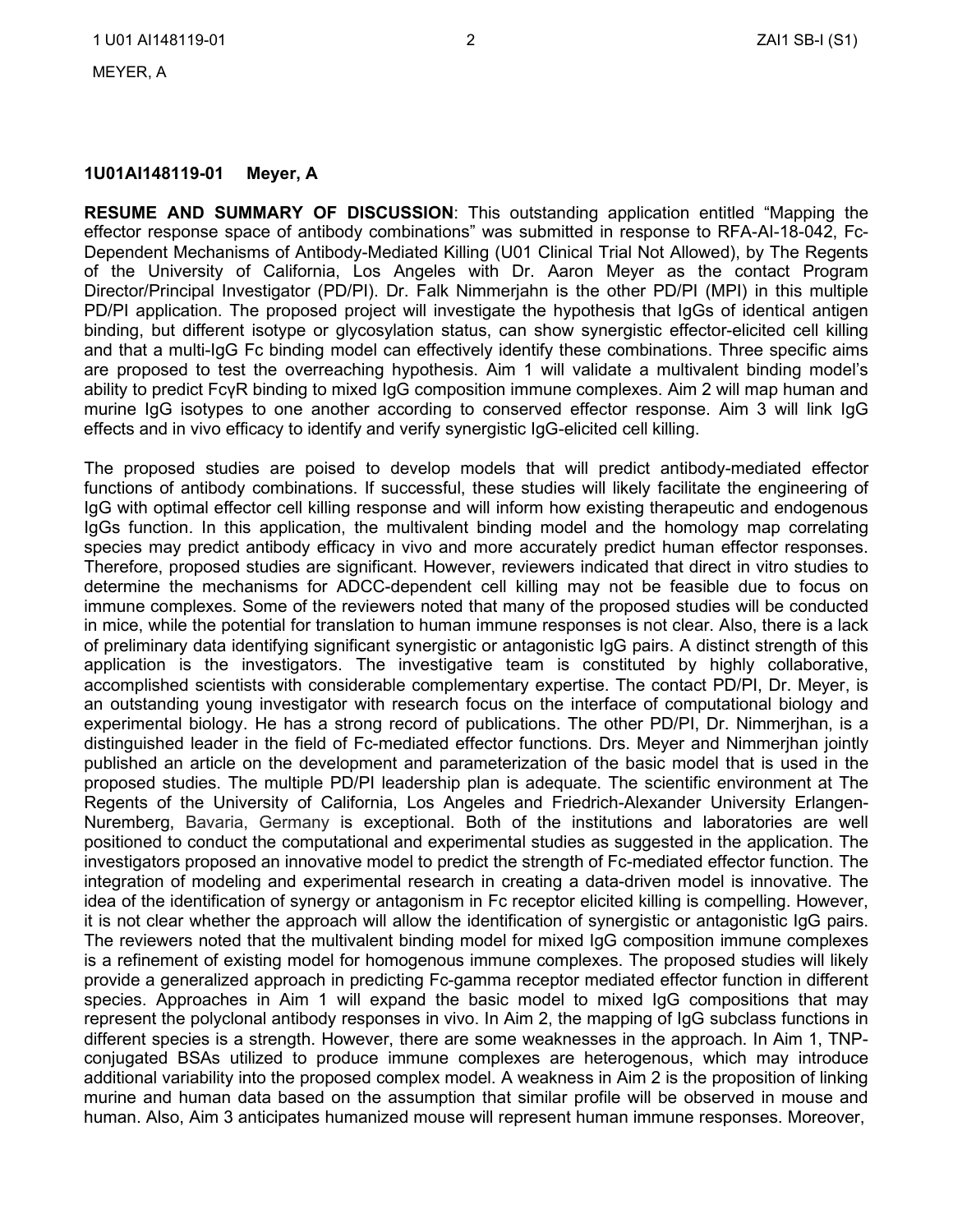MEYER, A

insufficient description is provided to distinguish the contribution from mouse and human parts of the humanized mouse model. In proposed studies, the challenges in the measurement of binding of the multivalent immune complexes in the picomolar range is not adequately described. Overall, there is enthusiasm for the project's significance, innovation, the outstanding investigative team and environment. However, enthusiasm is somewhat reduced by weaknesses in some of the approaches, insufficient supportive preliminary data and unclear translation of data from mouse model to human immune responses. Based upon the evaluation of scientific and technical merit, this application received an Impact/Priority score of 32.

**DESCRIPTION (provided by applicant):** Antibodies are crucial, central regulators of the immune response. They are particularly versatile therapeutic agents due to their ability to both bind to a target with high affinity and direct the immune system. Indeed, antibodies comprise a broad range of approved therapies across disease indications, many of which are known to rely in large part on effector cell (immune) response. Antibodies of the IgG isotype interact with FcγRs on effector cells and elicit effector function through multiple cell types (e.g., macrophages, monocytes) and through multiple processes, including phagocytosis and killing of diseased cells. The many possible design parameters—constant region composition, FcγRs, cell populations, and antigen binding in combination—have made precisely understanding, measuring, and manipulating effector function an elusive goal. Our proposed work is centered around the hypothesis that two IgGs can elicit distinct responses when present in combination from what would be suggested by the response to either on its own. Using a computational model of antibody-FcγR interaction, we will identify predicted cases of this emergent behavior. These combinations will be tested for their binding and effector response in vitro and then in two models of antibody-targeted cell killing. Finally, we will use the computational model of effector regulation to map how human and mouse IgGs are related according to their effector response. In total, these efforts will provide critical information for designing more effective antibodies with the goal of targeted cell killing and provide a clearer view of how existing therapeutic antibodies function.

**PUBLIC HEALTH RELEVANCE:** Antibodies, especially those of the IgG type, are central to immunity and comprise a wide class of biologic therapies. In addition to binding an antigen target, IgG antibodies direct the response of immune cells through Fc-gamma receptor binding. This project aims to better understand how antibodies influence the behavior of one another in target cell killing when present together.

**CRITIQUE:** The comments in the CRITIQUE section were prepared by the reviewers assigned to this application and are provided without significant modification or editing by staff. They are included to indicate the range of comments made during the discussion, and may not reflect the final outcome. The RESUME AND SUMMARY OF DISCUSSION section summarizes the final opinion of the committee after the discussion and is the basis for the assigned Overall Impact/Priority score.

#### **CRITIQUE 1**

| Significance:    | З |
|------------------|---|
| Investigator(s): | 2 |
| Innovation:      | 4 |
| Approach:        | 5 |
| Environment:     |   |

**Overall Impact:** This project focuses on building models to predict antibody-mediated effector functions of antibody combinations. These models will then be utilized with in vitro and in vivo experiments to identify antibody combinations that act synergistically or antagonistically to activate/inhibit effector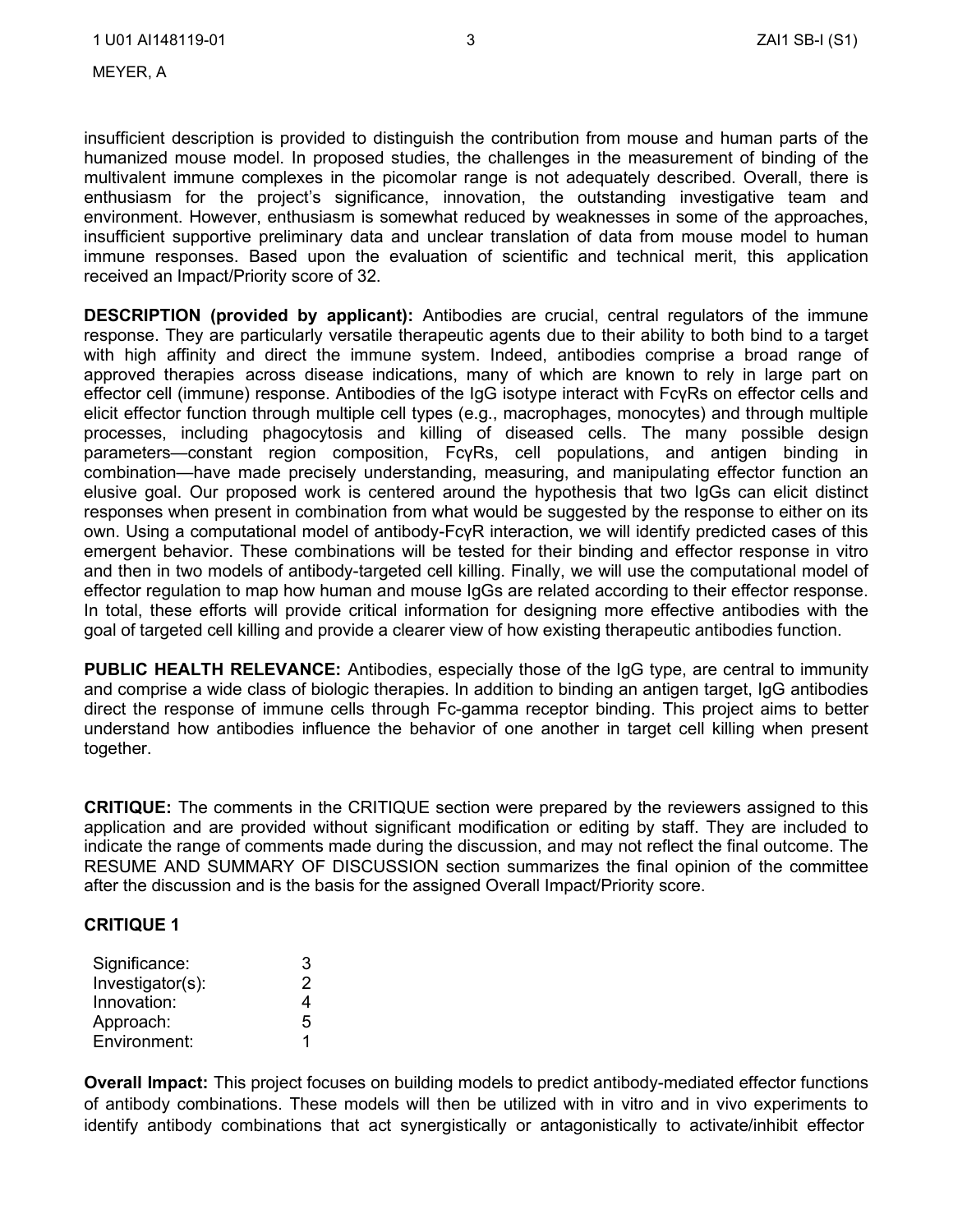MEYER, A

functions. As part of the project a homology map to link human and murine IgG isotypes according to effector functions elicited will be produced. This homology map will be used to allow results from studies of antibodies in mouse models of disease to be more effectively translated to humans. Both of the PD(s)/PI(s) of the application have research and publications records related to mechanisms of Fcdependent, antibody-mediated killing. The multivalent binding model and the homology map correlating species have the potential to enable predictions of antibody effectiveness in vivo and to more accurately predict human effector responses based on mouse disease model studies. The preliminary results and references cited demonstrate initial model building based on immune complexes made up of a single antibody form, and this project will extend these studies to mixtures of antibody forms. However, there is a lack of data for synergistic or antagonistic antibody combinations. Therefore, it is unclear how significant the synergistic/antagonistic effects of immune complexes of antibody combinations will be and if the approach presented will identify those. The approach to generating data for modeling, including heterogeneity of the multivalent immune complexes and methodology used in binding studies, may reduce the rigor of the resulting models. Overall the studies described will likely increase knowledge on how mixtures of antibodies activate effector cells and may identify pairs of antibodies that interact to alter effector functions.

### **1. Significance:**

#### **Strengths**

- The proposed experiments will study how immune complexes (anti-TNP antibodies bound to TNP conjugated BSA) made up of mixtures of IgG isotypes or ±fucose glycoforms effect cell binding and activation in an effort to understand how different IgG isotypes and glycoforms combine in vivo to elicit cell killing.
- In vitro binding and activation experiments with immune complexes made up of IgG mixtures will be used to build multivalent binding models that may predict in vivo cell killing.
- In vivo mouse experiments will be conducted to test the use of the multivalent binding models in predicting IgG-mediated cell killing.
- In the in vivo mouse models of cell killing described in aim 3, immunothrombocytopenia and cytotoxic antibody-mediated B cell depletion, the effector cells may be responsible for cell killing are liver resident Kupffer cells and/or resident monocytes.

#### **Weaknesses**

- Due to the reliance on immune complexes, direct in vitro studies for the mechanism of ADCCmediated cell killing may not be possible.
- The binding/effector models presented in the application do not consider reorganization of receptors during immune synapse formation and the effects it may have on ADCC/ADCP.
- The binding/effector models presented in the application focus exclusively on Fc-FcR interactions and do not consider the contribution of other ligands at the cell-cell interface, such as ICAM-1 and LFA-1, to ADCC/ADCP.
- One of the assumptions of the multivalent binding model is uniform affinity for IgG of a certain type. The production methods described will produce heterogenous glycosylation and potential chemical modifications. These modifications will result in a range of receptor affinities for the resulting mixture of each IgG type, with the affinity differences potentially being significant enough to impact the model (at least in the case of FcRIIIa binding).

### **2. Investigators:**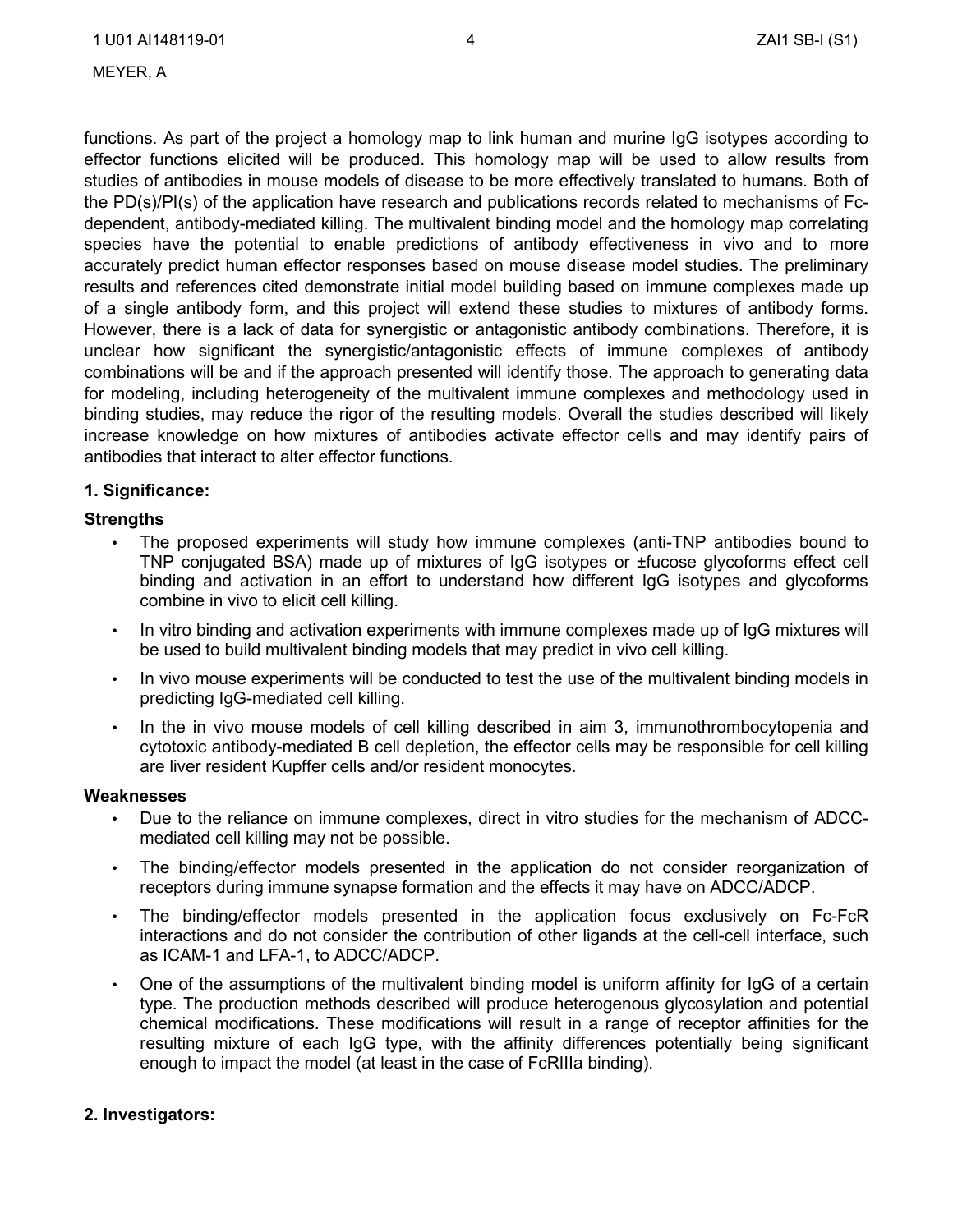## **Strengths**

• The investigators have previously published research on Fc-dependent, antibody-mediated killing and have expertise relevant to the proposed specific aims.

# **Weaknesses**

None were noted.

# **3. Innovation:**

## **Strengths**

- The effects of immune complexes containing mixtures of IgG isotypes or ±fucose glycoform mixtures will be assessed to identify synergy or antagonism in Fc receptor elicited killing.
- This research will develop a multivalent binding model for mixed IgG composition immune complexes that will be combined with effector cell FcγR expression levels to attempt to predict antibody effectiveness in vivo.
- A homology map correlating human and murine IgG isotypes will be created to allow results obtained from mouse disease models to predict IgG effects in humans using the hypothesis that there is conserved regulation across species of cell type-specific effector responses.

### **Weaknesses**

- It is not certain that significant synergistic or antagonistic IgG pairs will be identified using this approach (none are identified in the preliminary results) or if pairs might just as easily be identified by ranking monomeric IgG subclass/glycoform affinity for different receptors.
- If synergistic or antagonistic IgG pairs are identified, it is not obvious how this knowledge could be utilized to produce therapies since regulatory and drug development considerations favor single active molecules.
- The multivalent binding model for mixed IgG composition immune complexes is a refinement of their existing published model for homogenous immune complexes.

# **4. Approach:**

### **Strengths**

• The binding measurements conducted on immune complexes enable measurements of multivalent Fc receptor interactions that mimic interactions likely to occur at the interface of target and effector cells.

### **Weaknesses**

- The TNP-conjugated BSAs utilized to produce immune complexes are not homogeneous with TNP valencies of 4 and 26 as described in the application but heterogeneous protein conjugates produced by random amine conjugation chemistry, introducing additional variability into the complex models.
- Kinetic lability of non-covalent binding of anti-TNP antibodies to TNP-BSA and engagement of one or two Fab arms per antibody will result in heterogeneity in the number of antibodies in immune complexes.
- There is a lack of consideration of difficulties involved in measuring tight binding (binding in the picomolar range of KDs or lower), where very low concentrations of ligands and long incubation times to reach equilibrium are required to accurately measure equilibrium dissociation constants. The methods and references describe that if immune complexes with sub-nanomolar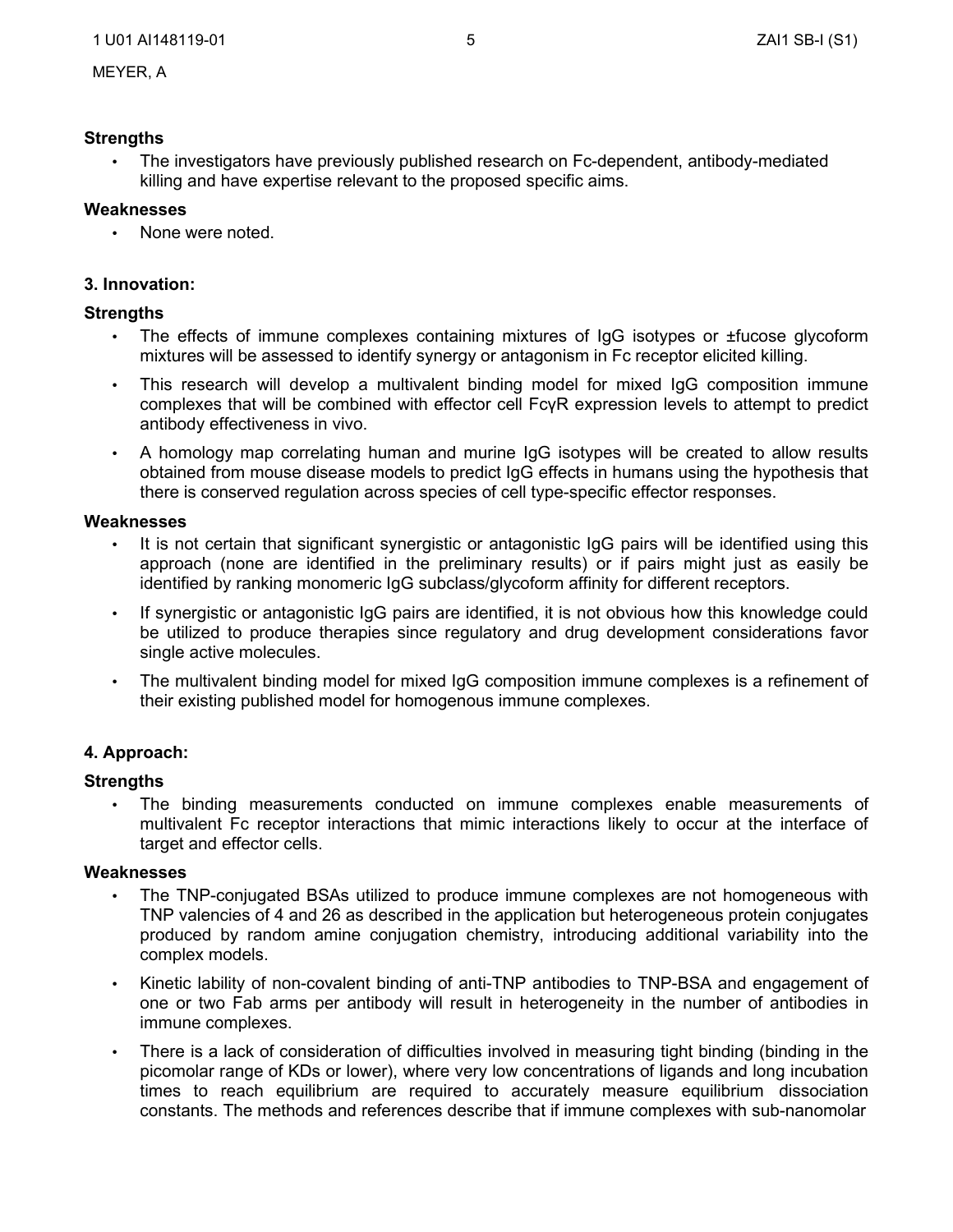dissociation constants were present (as might be expected for multivalent immune complexes made up of non-fucosylated IgG1 binding to FcRIIIa), the methods would result in binding measurements being made far from equilibrium resulting in overestimation of the dissociation constants and skewing of the resulting models built from those measurements.

#### **5. Environment:**

#### **Strengths**

The scientific environment is appropriate.

#### **Weaknesses**

• None were noted.

# **CRITIQUE 2**

| Significance:    | 2 |
|------------------|---|
| Investigator(s): | 1 |
| Innovation:      | 3 |
| Approach:        | 3 |
| Environment:     |   |

**Overall Impact:** This application suggest a combined experimental approach that untypically starts with a data driven modeling approach, which will then be modified and expanded through experimentation. If successful it should create a novel dynamic map FcγR and IgG composed immune complexes, which will be related to sets of prescribed cellular functions and most accurately to IgG elicited cell killing. This model/construct could have a great impact both on our understanding of the impact of multivariate activation and function and if the relationship between murine and human responses is elucidated also on our ability to design cocktails of effective antibodies. However, it is unclear how the modeling schemes ability to be extend to multivariate responses, or how the investigators will relate human and murine responses if those express different patterns or a combination of similar and species individual relationships.

### **1. Significance:**

### **Strengths**

- The application proposes to create a data driven model of the types of multivariate interactions between FcγR and IgG composed immune complexes in mice.
- The investigators will then link these to effector responses and specifically their relationship to IgG-mediated cell killing in both mice and humans.

#### **Weaknesses**

- If the existing tools and proposed older modeling techniques may not lead to new insights, beyond what the investigators have already used these tools to learn. Also, it is not clear what alternate methods would be used.
- Minor most of the results are in the murine model, which may not be as easily translatable to human immune responses as suggested. To be clear, the murine study on its' own would be of great significance. Nevertheless, the promise of Aim 2 to link findings between species depends on their being clear points of overlap that share both their core determinants and their borders. However, it is not clear to what extent any relationship will be presented or insight gained regarding humans.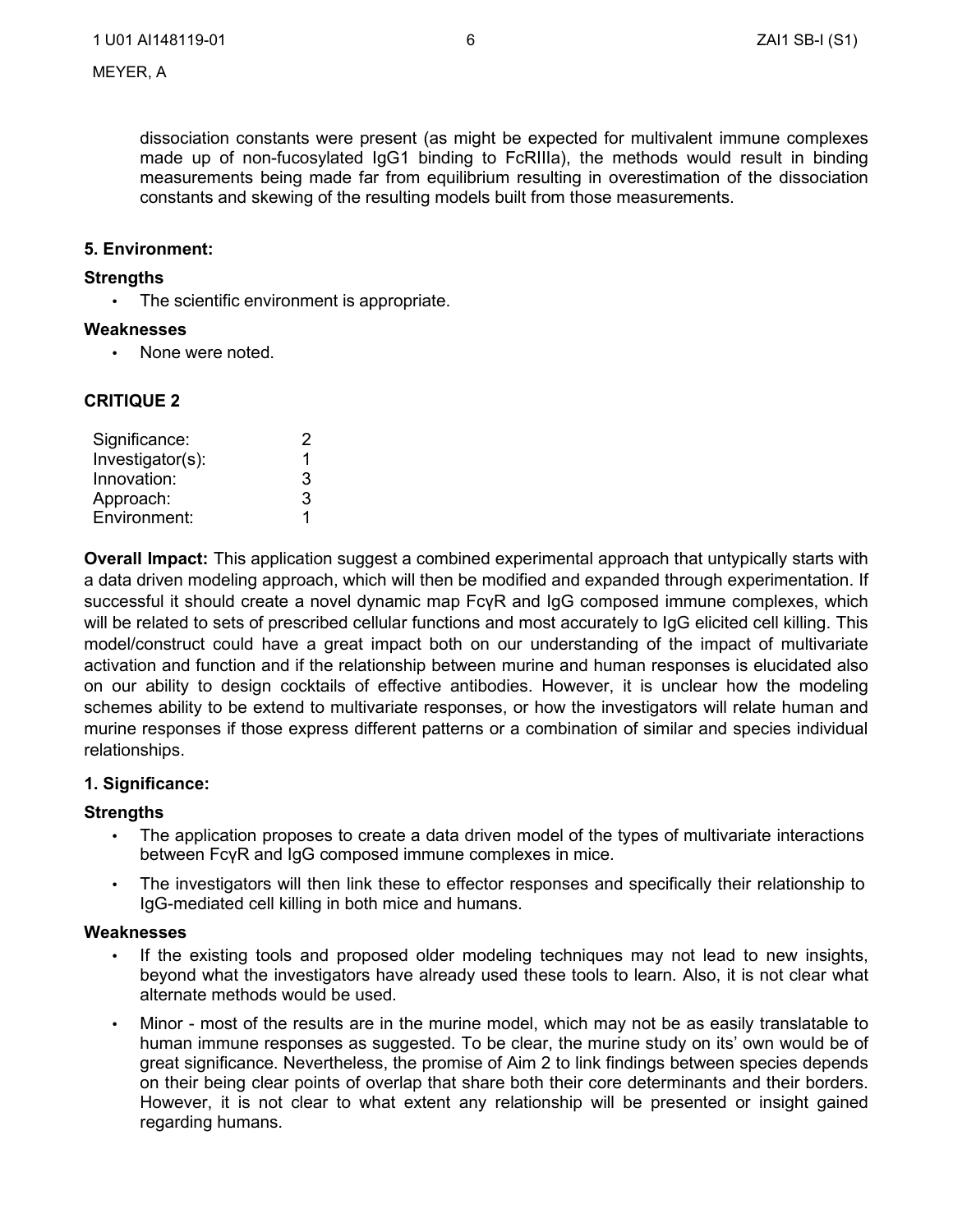#### **2. Investigators:**

#### **Strengths**

• Both PIs have a long standing record of collaboration as well as specifically collaboration on topics related to the study proposed.

#### **Weaknesses**

None noted.

#### **3. Innovation:**

#### **Strengths**

- Innovation rests on the idea of combining modeling and experimental research to create a data driven model. This model generates predictions, which can be tested and fed back into the model.
- This application suggests a modeling and experimental schema that will allow to model multivariate receptor response and relate them to cellular function and cell dynamics outcomes.

#### **Weaknesses**

• The modeling schemas used are either dated or simply minor refinements of the investigators' existing tools. Aim 1 proposes that the investigators will use their published modeling schema without adding any parameters. There is a lack of consideration of alternative tools that would allow them to continue the analysis if existing tools are not adequate. This is a problem as the multivariate nature of the IgG response potentially could raises the complexity of the analysis.

### **4. Approach:**

#### **Strengths**

- Well-developed modeling techniques linked to experimental technique designed to model and identify IgG Immune complexes and link those to function.
- Clear communication between the computational and experimental parts of the study, which will allow modification of models should the need arise and in parallel the design of new experiments if those are suggested by the modeling.
- If successful this approach should lead to a much greater understanding of both the landscape of IgG IC types and their functional importance allowing for more careful design of these for clinical purposes.

#### **Weaknesses**

- Attempts to link the murine results to human results. In aim 2, the linking between murine and human data depends on the assumption that similar patterns will be found. Aim 3 is also affected by this assumption, if to a lesser extent. Aim 3 also assumes that the humanized mouse will be representative of human immune responses but still generate comparable phenomena. However, it will be difficult to distinguish if the resemblance is due to more murine parts of the humanized mouse or due to human parts.
- A minor weakness is the use of Pearson Correlation. Since IgG expression may not be normally distributed, a non-parametric Spearman test would be better method for the analysis.

### **5. Environment:**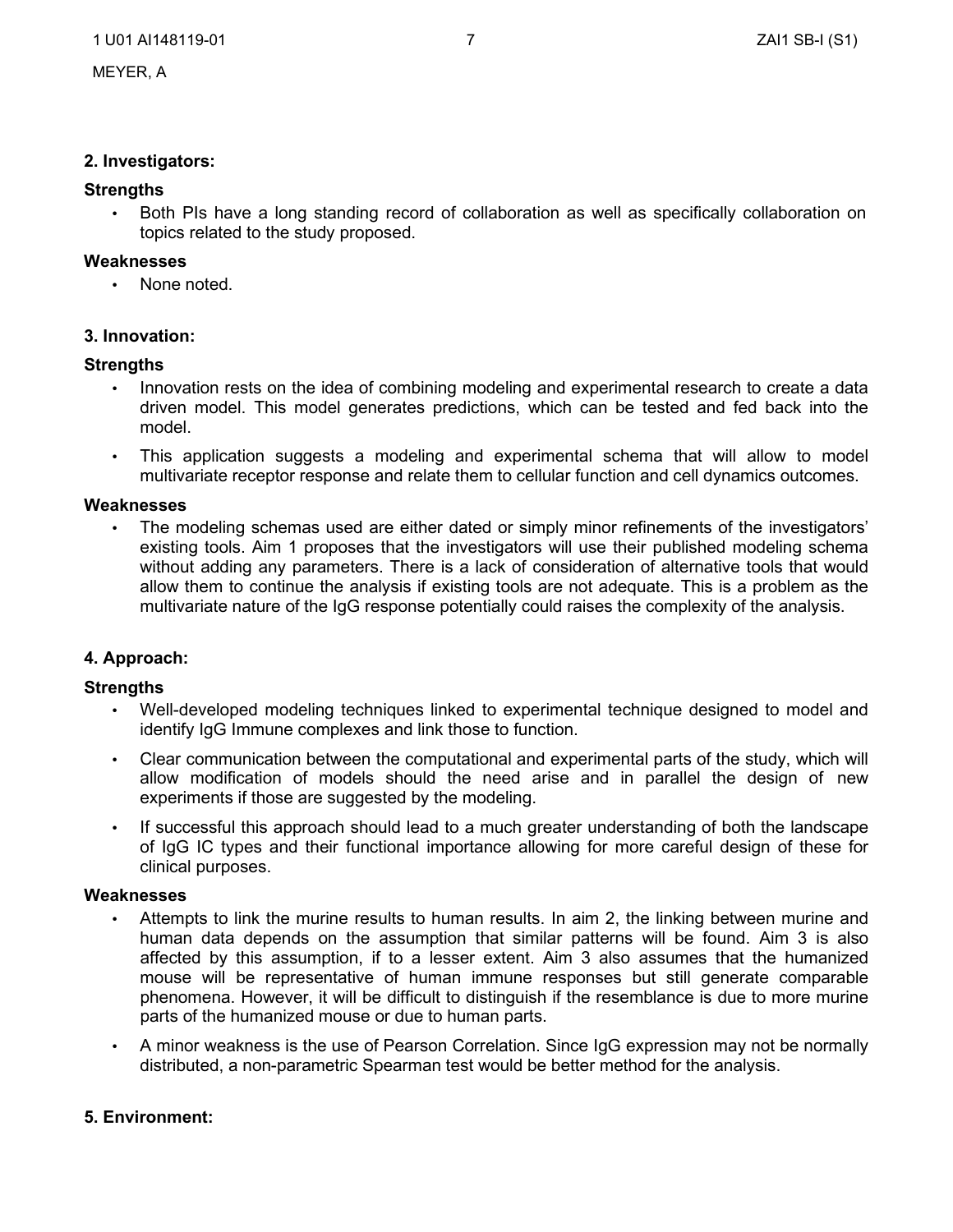## **Strengths**

• Both institutions and labs are well suited to the computational and experimental tasks that are suggested in the application.

## **Weaknesses**

• None noted.

# **CRITIQUE 3**

| Significance:    | 2 |
|------------------|---|
| Investigator(s): | 1 |
| Innovation:      | 2 |
| Approach:        | 2 |
| Environment:     | 1 |

**Overall Impact:** The central hypothesis described in the project summary of this proposal is that "two IgGs can elicit distinct responses when present in combination from what would be suggested by the response to either on its own." To investigate this hypothesis a computational model will be developed that will be capable of predicting FcR binding for multivalent immune complexes made up of multiple types of IgGs. This model will be verified by in vitro studies such as cytokine secretion and phagocytosis of fluorescently labeled immune complexes. To correlate human and murine effector responses, a homology map of human and murine IgG isotypes based on effector cell responses will be produced. Mouse models of IgG dependent cell killing, immunothrombocytopenia and cytotoxic antibody-mediated B cell depletion, will then be used to identify synergistic antibody combinations and to verify combinations predicted by the models. Experiments will be conducted to identify the effector cells responsible for the synergistic cell killing. The goal of these experiments will be to provide insight for designing therapeutic antibodies or antibody combinations with efficient effector cell responses, and to better understand antibody dependent immune responses.

### **1. Significance:**

### **Strengths**

- This project is of high significance in that it addresses the prediction of Fc-mediated effector function using modern mathematical models based on multivalent interactions of immune complexes with Fc-gamma receptors. There is a wealth of older modeling literature, largely based on multivalent interactions of antigen and BCR or cross-linking of the Fc-epsilon receptor by immune complexes. However, there is little in the way of contemporary modeling of the interactions of immune complexes and Fc-gamma receptors.
- The proposed studies, if successful, will greatly inform the ability to predict in vivo mechanisms of ADCC and ADCP.
- The methods developed in this application will provide a generalized approach to predicting Fcgamma receptor mediated effector function across systems and species.

### **Weaknesses**

• None were noted.

### **2. Investigators:**

**Strengths**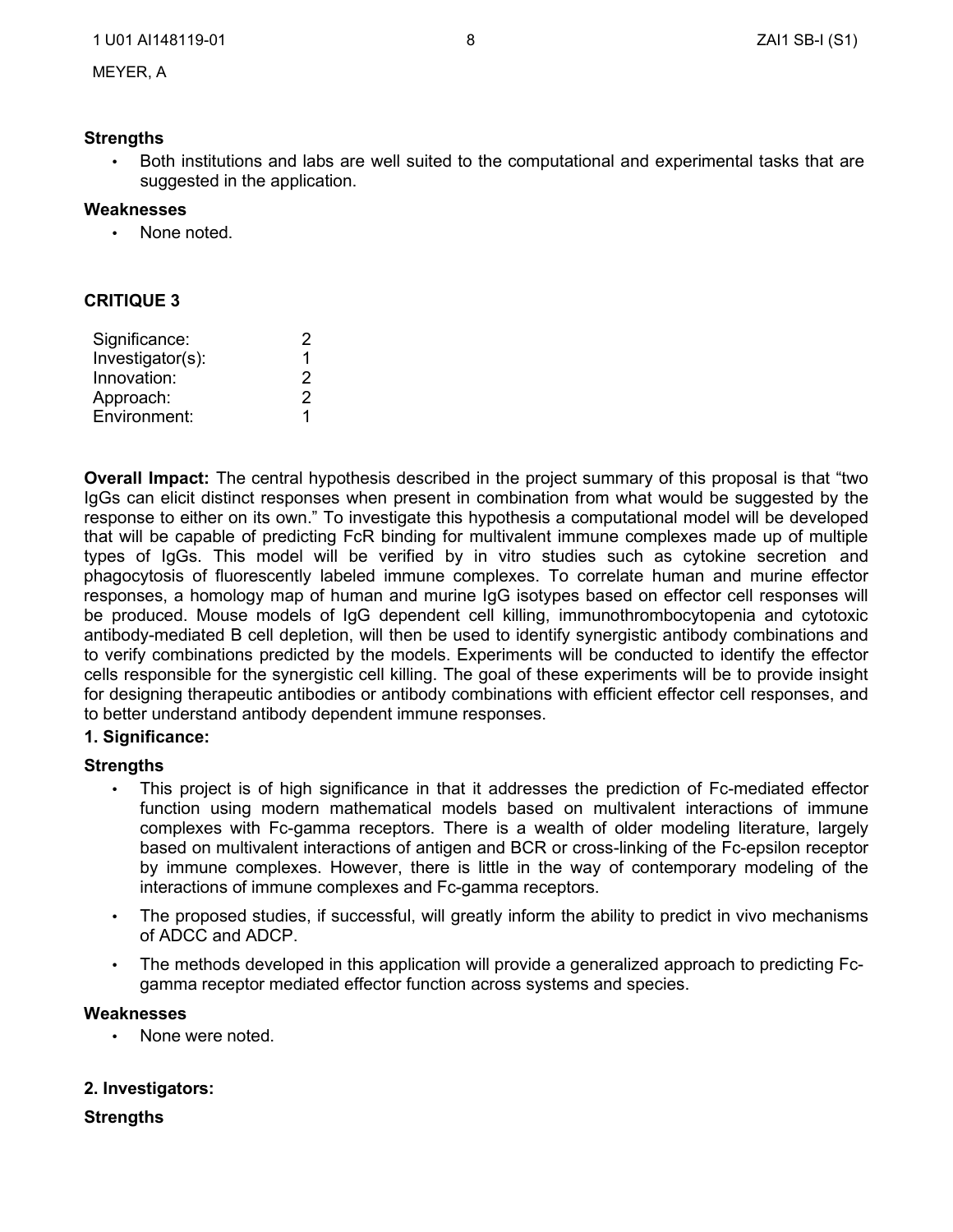- The principal investigator is an outstanding young scientist in the early phase of his career. He is well-trained and highly productive working at the important interface of "wet" biology and computational biology.
- Another strength of the application is the involvement of Dr. Falk Nimmerjhan, who is an internationally recognized authority of Fc-mediated effector function.
- The collaboration between Drs. Meyer and Nimmerjhan resulted in a seminal paper published in Cell Systems describing the development and parameterization of the basic model used in this application. The investigators have an outstanding collaboration.

### **Weaknesses**

• None were noted.

#### **3. Innovation:**

#### **Strengths**

- The project is highly innovative in that it is built upon a unique model to predict the strength of Fc-mediated effector function. This model extends and supersedes the multivalent aggregation models from earlier studies of the Fc-epsilon receptor. At this point, this model is unique in the field of Fc-mediated effector function.
- If successful, this project will provide significant impact on understanding the mechanisms of Fcgamma mediated effector function that likely extends to clinical applications of the mathematical model.

#### **Weaknesses**

• None were noted.

### **4. Approach:**

### **Strengths**

- The overall strategy is built upon a new model of multivalent cross-linking of Fc-gamma receptors that predicts biological efficacy. The basic model was published in Cell Systems, 2018 by Drs. Meyer and Nimmerjhan.
- Aim 1 is strong in that it will extend the basic model to mixed IgG compositions that are likely to be representative of polyclonal antibody responses in vivo. The logic and tools proposed for this aim are highly appropriate and likely to yield new information. The investigators have carefully considered caveats and alternative solutions to problems.
- Aim 2 is especially strong as it proposes a unique mapping of IgG subclass functions species. The differences between murine and human IgG subclasses and Fc-gamma receptors are well known and it was not possible to construct a 1:1 structure function map of Fc-gamma mediated effector function. The investigators rightfully recognize that despite the differences in IgG subclasses and Fc-gamma receptors between mice and humans both humans use combinations of the two sets of molecules to solve the same problem. The investigator's approach is to ferret out the interspecies conservation of function between the two species using tensor decomposition to map IC composition and effector responses.
- Aim 3 is also strong in that it will extend the model to identify and predict synergy among Fcgamma receptors and in vivo functions.

#### **Weaknesses**

None were noted.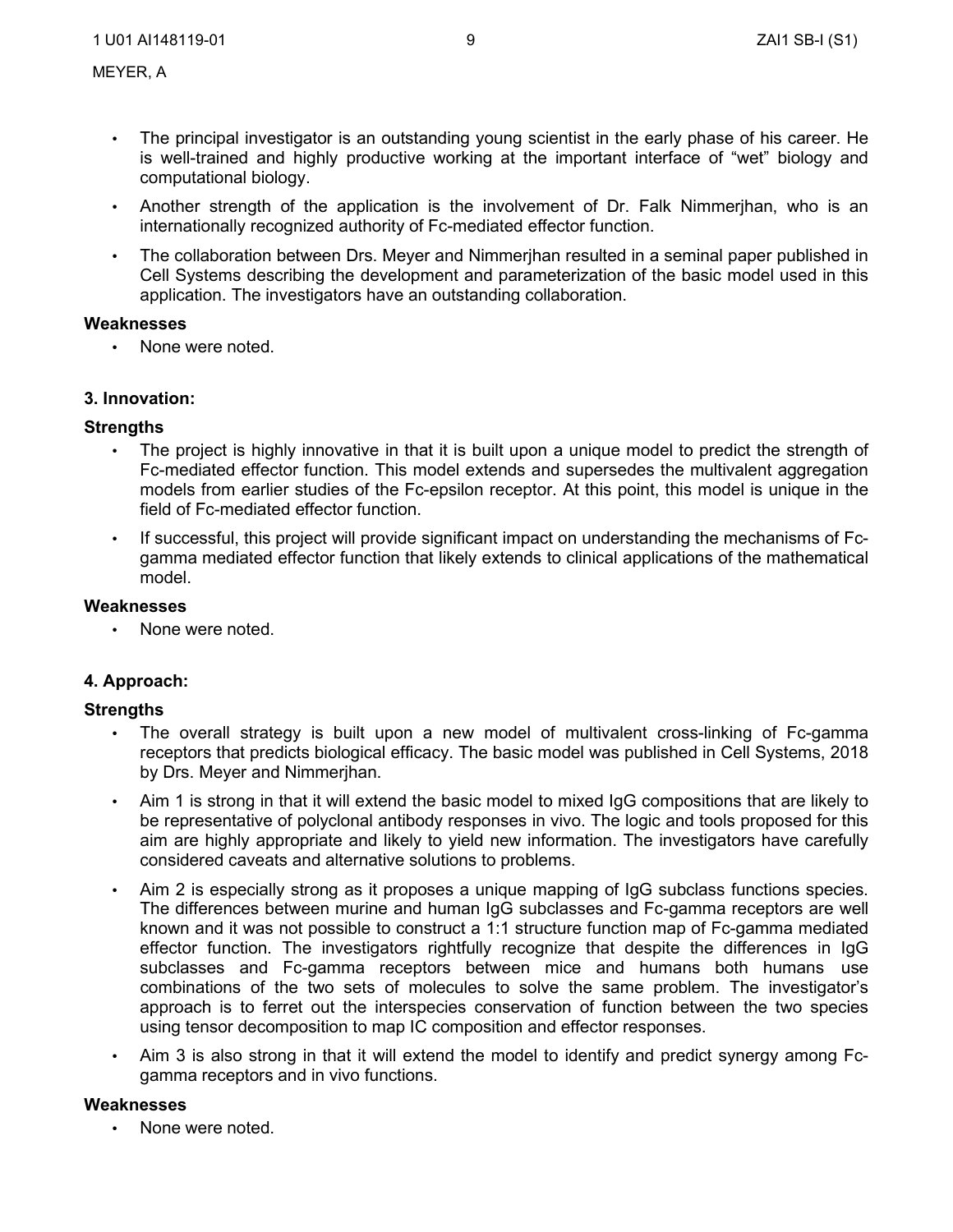### **5. Environment:**

# **Strengths**

• The environment is outstanding.

## **Weaknesses**

• None were noted.

**THE FOLLOWING RESUME SECTIONS WERE PREPARED BY THE SCIENTIFIC REVIEW OFFICER TO SUMMARIZE THE OUTCOME OF DISCUSSIONS OF THE REVIEW COMMITTEE ON THE FOLLOWING ISSUES:**

# **PROTECTION OF HUMAN SUBJECTS: NOT APPLICABLE (CODE 10)**

# **INCLUSION OF WOMEN PLAN: NOT APPLICABLE**

# **INCLUSION OF MINORITIES PLAN: NOT APPLICABLE**

# **INCLUSION OF INDIVIDUALS ACROSS THE LIFE SPAN: NOT APPLICABLE**

# **VERTEBRATE ANIMAL: ACCEPTABLE (CODE 30)**

The protection of Vertebrate Animal welfare is adequately described.

### **BIOHAZARDS COMMENT: ACCEPTABLE**

The plan to prevent risks during handling of biohazard materials or samples is adequate.

# **FOREIGN INSTITUTION: NOT APPLICABLE**

# **SELECT AGENTS: NOT APPLICABLE**

**RESOURCE SHARING PLANS DATA SHARING PLANS: ACCEPTABLE** There is an adequate plan for data sharing outlined in the application. **MODEL ORGANISM SHARING PLANS: NOT APPLICABLE GENOMIC DATA SHARING PLAN: NOT APPLICABLE**

### **AUTHENTICATION OF KEY BIOLOGICAL AND/OR CHEMICAL RESOURCES: ACCEPTABLE**

Adequate plans for authentication of key resources are outlined in the application.

## **BUDGETARY OVERLAP:**

No budgetary overlap was noted.

## **COMMITTEE BUDGET RECOMMENDATIONS:**

The budget was recommended as requested for all years.

Footnotes for 1 U01 AI148119-01; PI Name: Meyer, Aaron Samuel